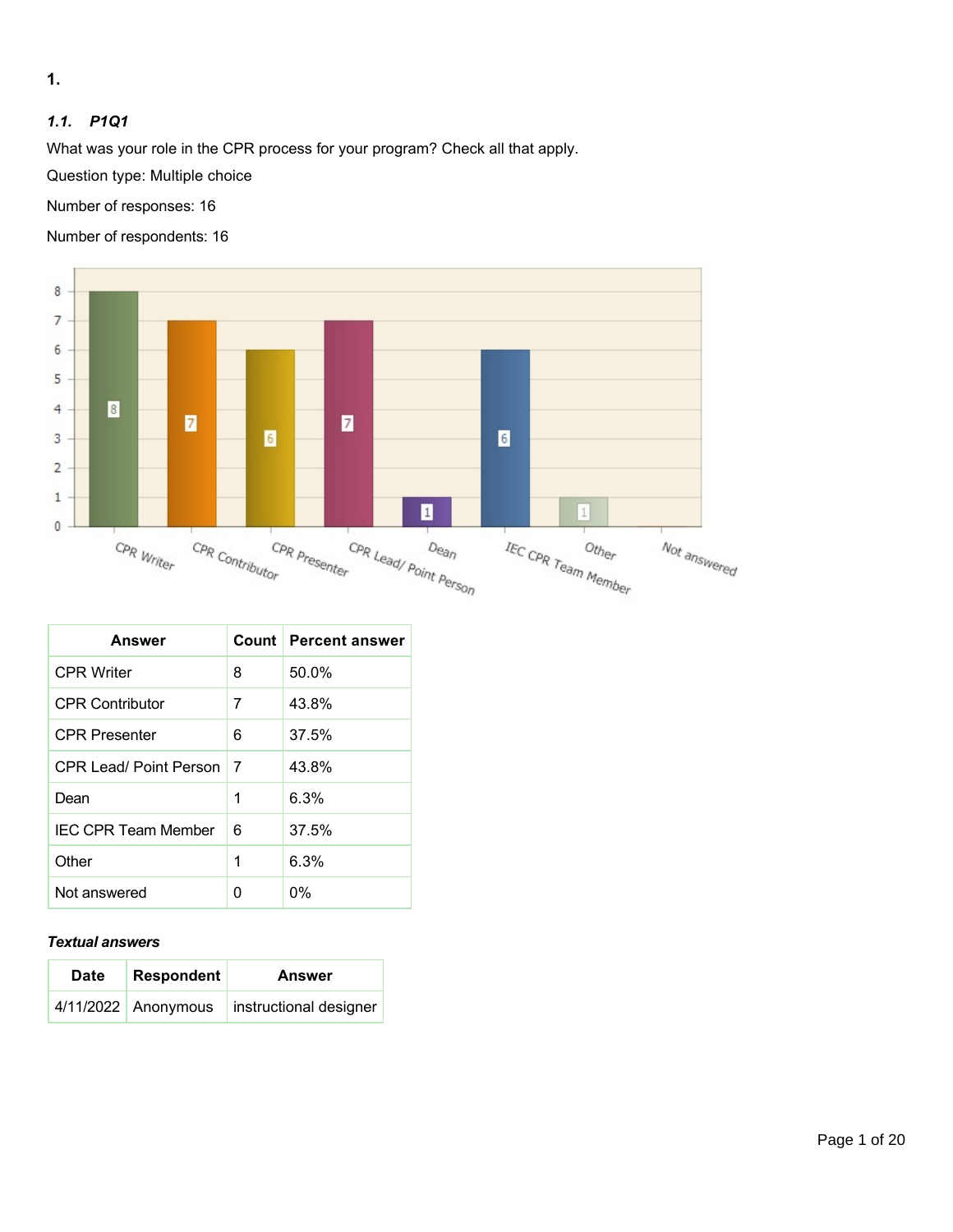## *1.2. P1Q2*

As a faculty/ staff whose program is wrapping up program review this year, you are:

Question type: Multiple choice

Number of responses: 15

Number of respondents: 16



| <b>Answer</b> |    | <b>Count   Percent answer</b> |
|---------------|----|-------------------------------|
| full-time.    | 13 | 81.3%                         |
| part-time.    | 2  | 12.5%                         |
| Not answered  |    | 6.3%                          |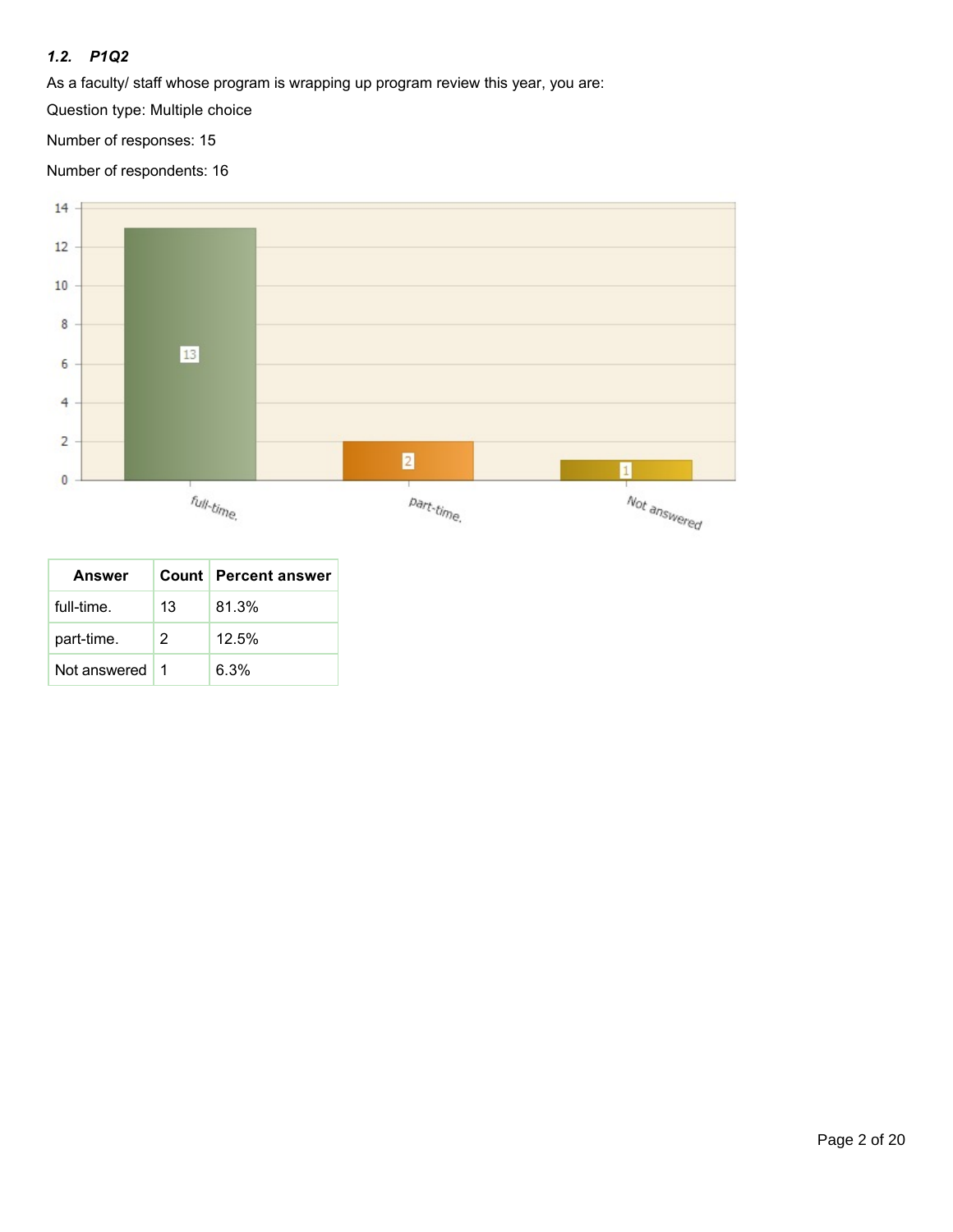#### *1.3. P1Q3*

Please indicate the degree to which you agree with the following statements:

Question type: Matrix & Multimatrix

Number of responses: 16

Number of respondents: 16



## **The CPR template questions were easy to understand.**

### **The CPR template questions helped me to reflect on my program's effectiveness and future goals.**

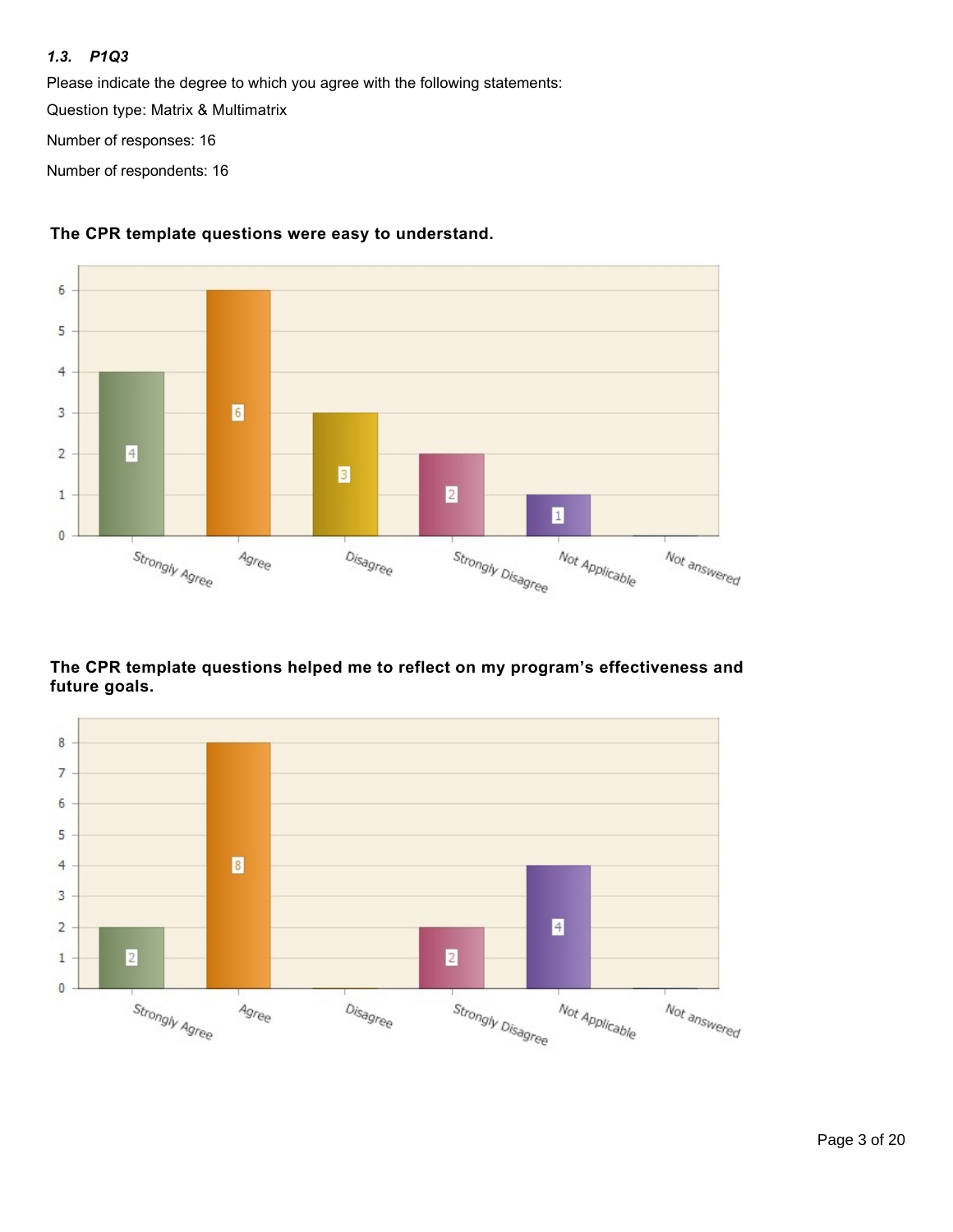**The CPR template questions inspired meaningful dialogue with colleagues in my program.**



# **The program data packets were useful.**

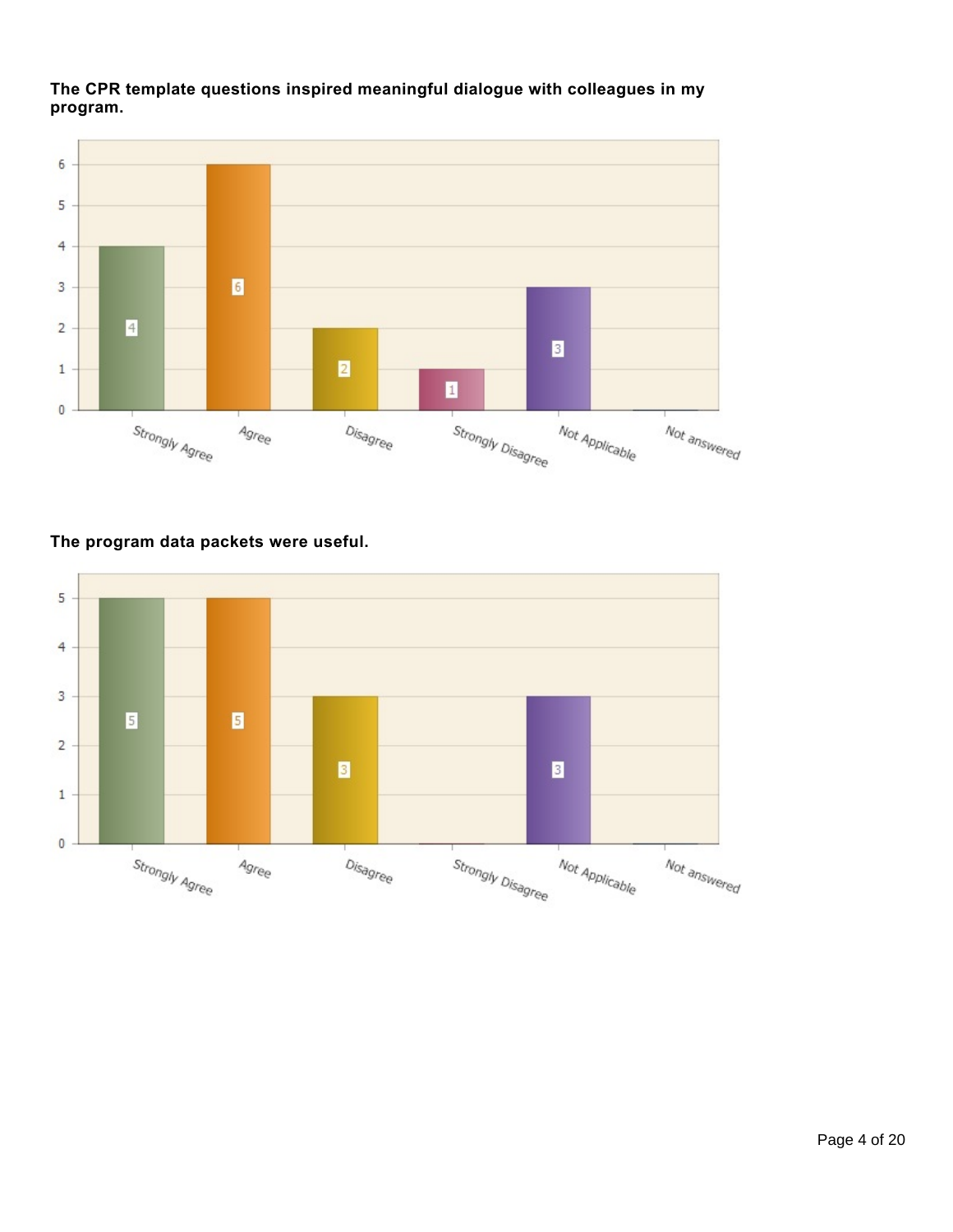

# **The student learning outcome (SLO) reports were useful.**

# **I gained insights about my program from the student voice component.**

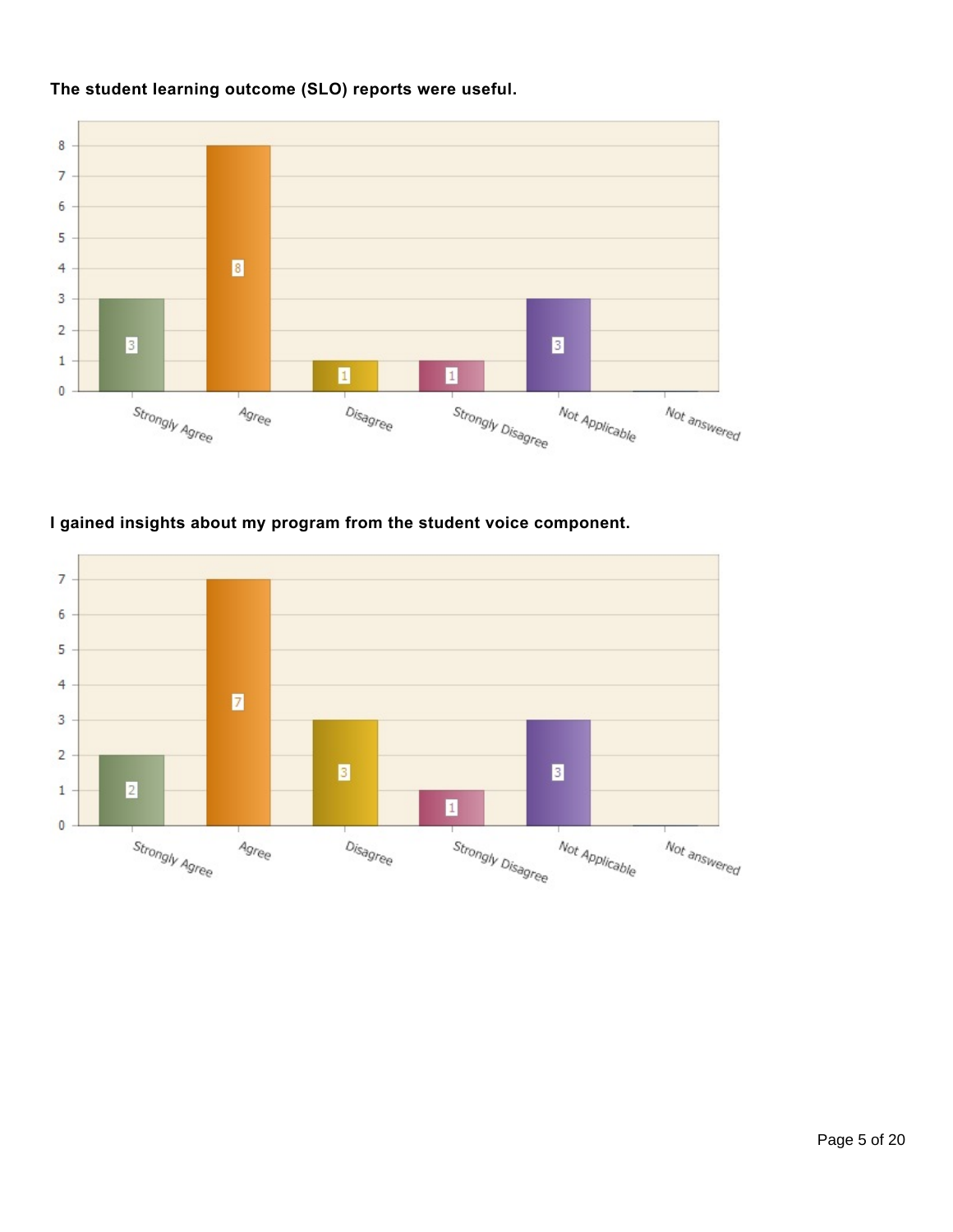

# **Feedback from the IEC CPR team helped me to strengthen my CPR.**

# **The checklist to review the CPR helped me to strengthen my CPR.**

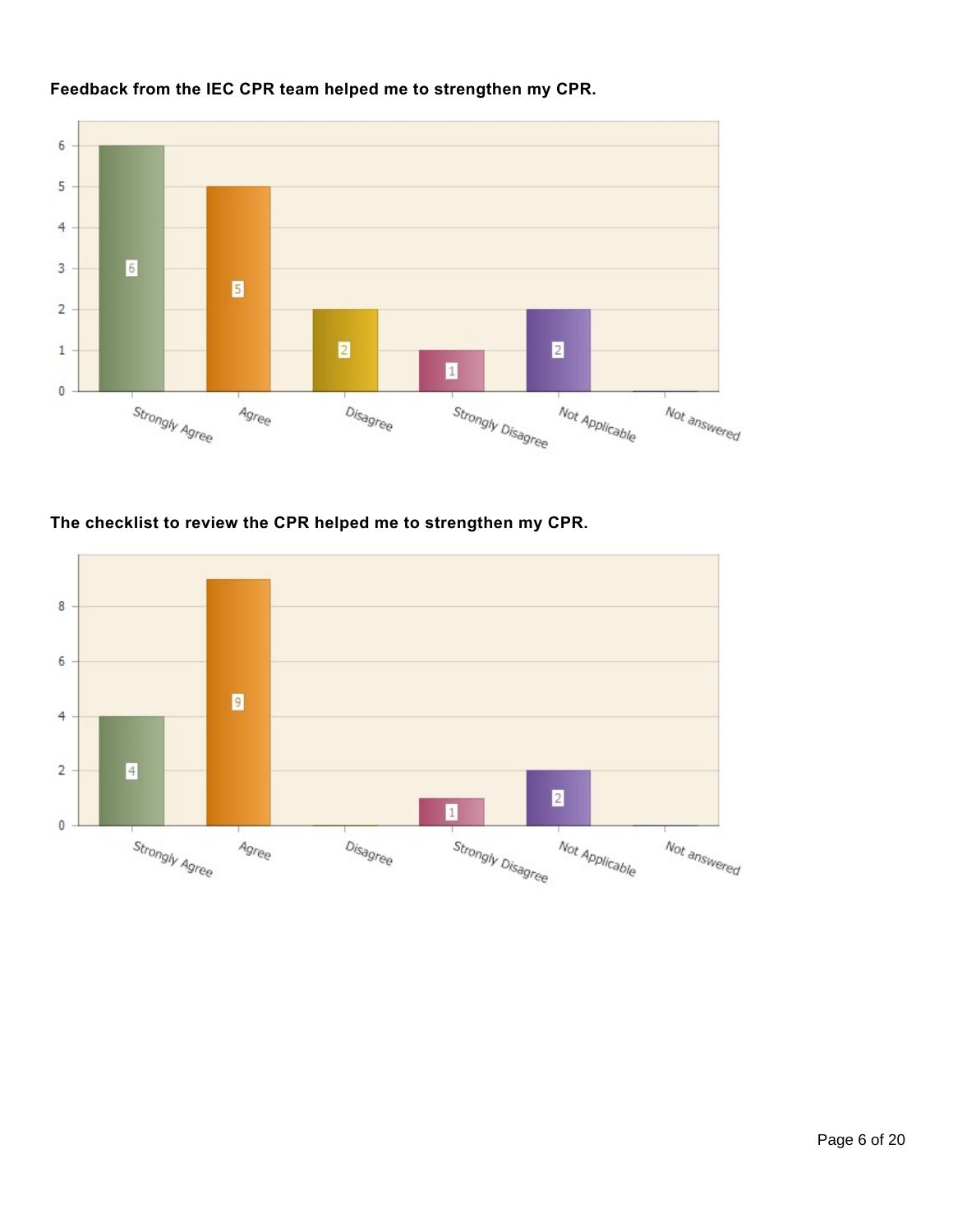

# **The CPR helped me to crystallize thoughts about how to strengthen my program.**

# **The presentations will give me an opportunity to connect with other programs across campus.**

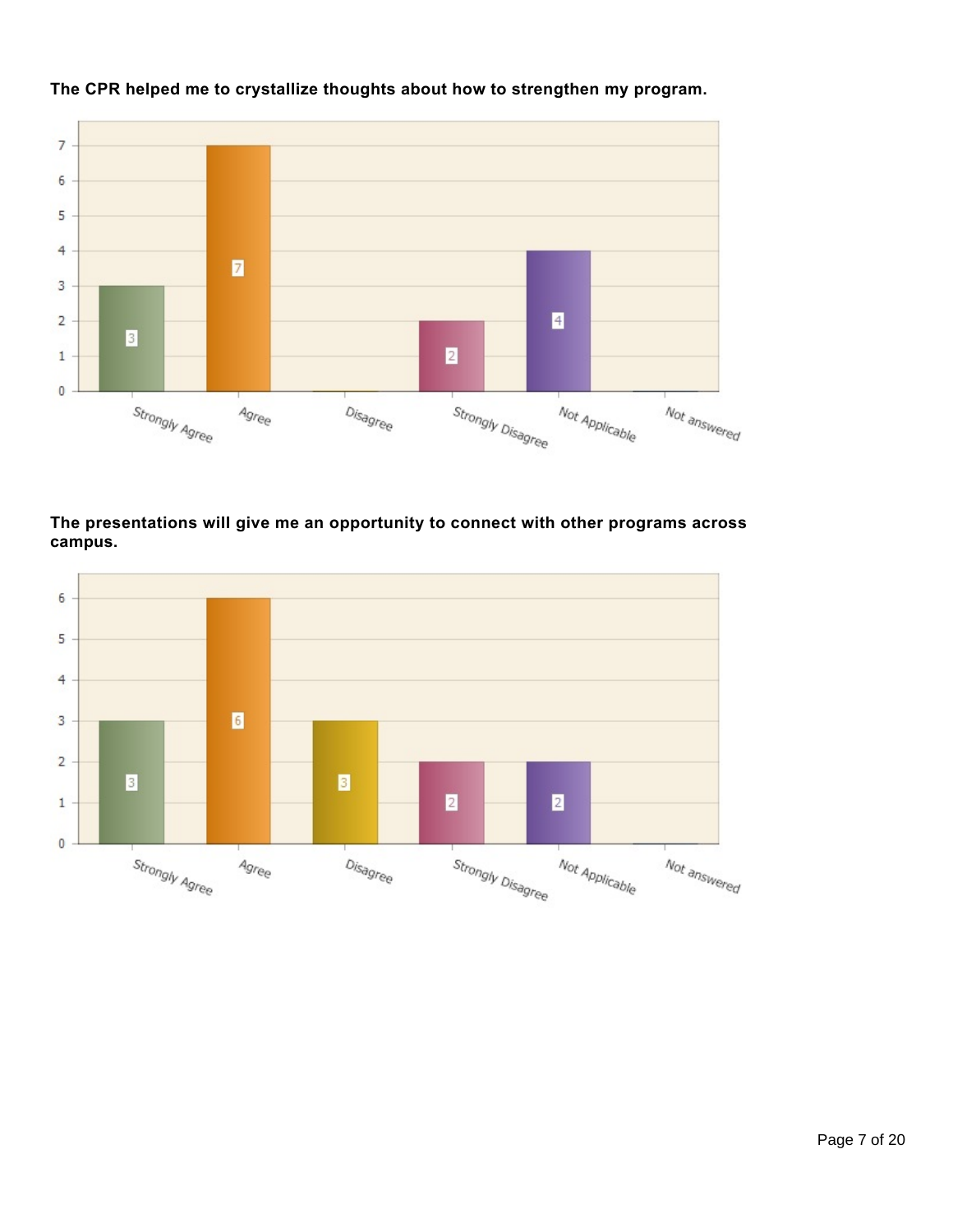| <b>Matrix row</b>                                                                                  | <b>Not</b><br>answered | <b>Strongly</b><br>Agree | Agree           | <b>Disagree</b> | <b>Strongly</b><br><b>Disagree</b> | <b>Not</b><br><b>Applicable</b> |
|----------------------------------------------------------------------------------------------------|------------------------|--------------------------|-----------------|-----------------|------------------------------------|---------------------------------|
| The CPR template questions were easy to<br>understand.                                             | $0(0\%)$               | 4<br>$(25.0\%)$          | 6<br>(37.5%)    | 3(18.8%)        | 2(12.5%)                           | $1(6.3\%)$                      |
| The CPR template questions helped me to reflect on<br>my program's effectiveness and future goals. | $0(0\%)$               | 2<br>(12.5%)             | 8<br>$(50.0\%)$ | $0(0\%)$        | 2(12.5%)                           | 4 (25.0%)                       |
| The CPR template questions inspired meaningful<br>dialogue with colleagues in my program.          | $0(0\%)$               | 4<br>$(25.0\%)$          | 6<br>(37.5%)    | 2(12.5%)        | 1(6.3%)                            | $3(18.8\%)$                     |
| The program data packets were useful.                                                              | $0(0\%)$               | 5<br>(31.3%)             | 5<br>(31.3%)    | 3(18.8%)        | $0(0\%)$                           | 3(18.8%)                        |
| The student learning outcome (SLO) reports were<br>useful.                                         | $0(0\%)$               | 3<br>(18.8%)             | 8<br>$(50.0\%)$ | $1(6.3\%)$      | $1(6.3\%)$                         | 3(18.8%)                        |
| I gained insights about my program from the student<br>voice component.                            | $0(0\%)$               | 2<br>(12.5%)             | 7<br>$(43.8\%)$ | 3(18.8%)        | $1(6.3\%)$                         | 3(18.8%)                        |
| Feedback from the IEC CPR team helped me to<br>strengthen my CPR.                                  | $0(0\%)$               | 6<br>(37.5%)             | 5<br>(31.3%)    | 2(12.5%)        | $1(6.3\%)$                         | 2(12.5%)                        |
| The checklist to review the CPR helped me to<br>strengthen my CPR.                                 | $0(0\%)$               | 4<br>$(25.0\%)$          | 9<br>$(56.3\%)$ | $0(0\%)$        | $1(6.3\%)$                         | 2(12.5%)                        |
| The CPR helped me to crystallize thoughts about how<br>to strengthen my program.                   | $0(0\%)$               | 3<br>(18.8%)             | 7<br>$(43.8\%)$ | $0(0\%)$        | 2(12.5%)                           | 4 (25.0%)                       |
| The presentations will give me an opportunity to<br>connect with other programs across campus.     | $0(0\%)$               | 3<br>(18.8%)             | 6<br>(37.5%)    | $3(18.8\%)$     | 2(12.5%)                           | 2(12.5%)                        |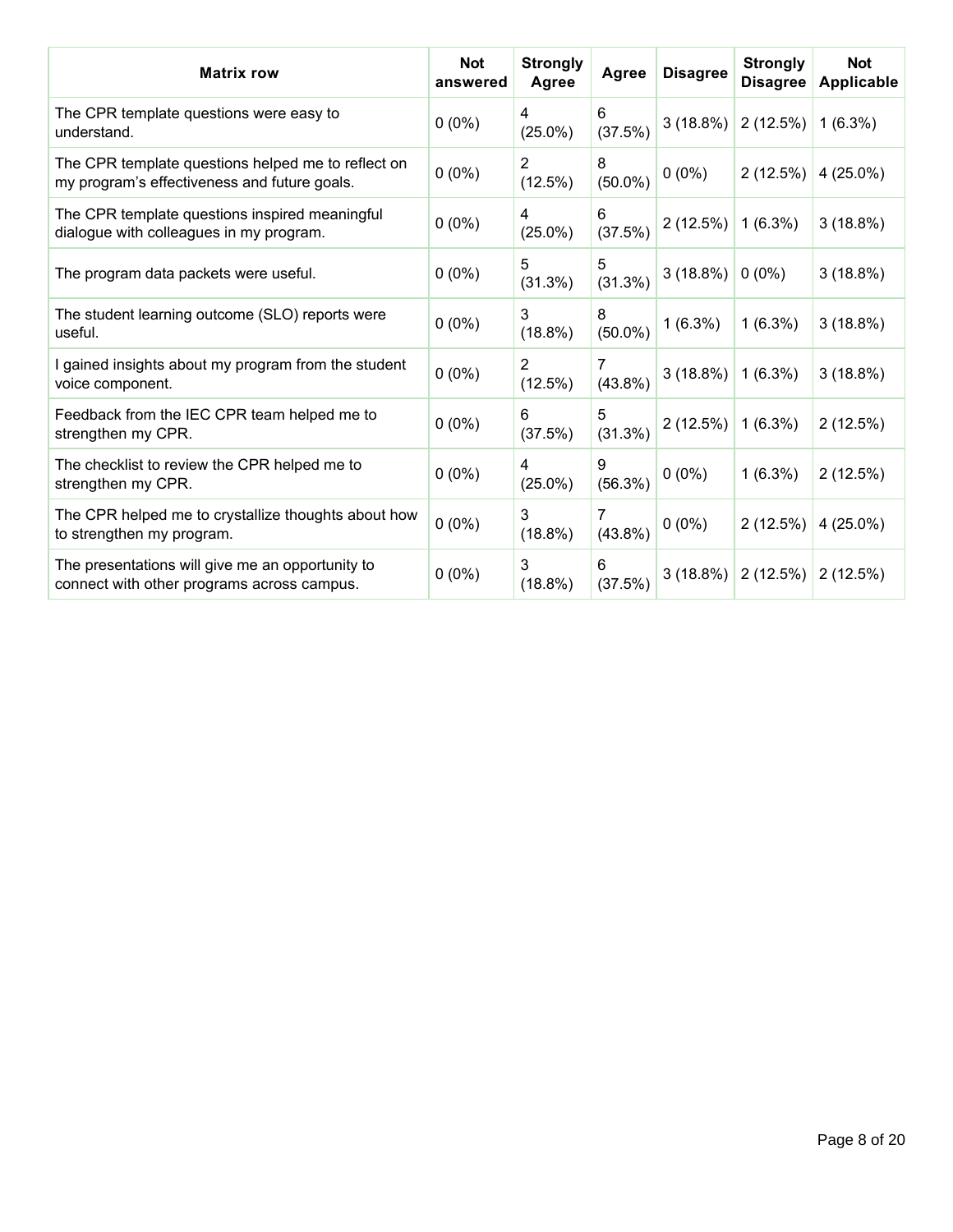### *1.4. P1Q4*

If you disagree with any of the statements from question 3, please explain. What are potential ways to improve?

Question type: Open ended

Number of responses: 10

Number of respondents: 16

| <b>Date</b> | <b>Respondent</b>     | <b>Answer</b>                                                                                                                                                                                                                                                                                                                                                                                                                                                                                                                                                                                                                                                                                                                                                                                                                                                                                                                                                                                                                                                                                                                                                                                                                                         |
|-------------|-----------------------|-------------------------------------------------------------------------------------------------------------------------------------------------------------------------------------------------------------------------------------------------------------------------------------------------------------------------------------------------------------------------------------------------------------------------------------------------------------------------------------------------------------------------------------------------------------------------------------------------------------------------------------------------------------------------------------------------------------------------------------------------------------------------------------------------------------------------------------------------------------------------------------------------------------------------------------------------------------------------------------------------------------------------------------------------------------------------------------------------------------------------------------------------------------------------------------------------------------------------------------------------------|
| 4/11/2022   | Anonymous             | I agree with the intent of CPR to reflect on my program's effectiveness and future goals. Yet, the<br>current process does not lead to this outcome for several reasons. First, the college has access to<br>all the data and should provide it in reports which clearly show program data compared to college<br>wide data in easy to use visuals. DONT ask the departments to do this work - it is a waste of time<br>and is not rooted in the skills for which we educational employees were hired. Most of us are<br>trained to analyze data, not gather it. So please change the process so we can focus on what we<br>do well. Second, SLOs are a very different from program data such as success rates which are<br>grade based. For this to be a meaningful process, the College should decide which metrics we are<br>actually using, SLOs or grades. Also, there is too much noise in course level SLOs and the<br>process for recording them is unsustainable in work load and unreliable as a data set. So, why use<br>them at all? Third, the presentation adds additional time and workload on instructors. Since our<br>time is finite, any time you take from us for presentations is time taken away from students and<br>learning. |
| 4/11/2022   | Anonymous             | The feedback from the students was limited. Perhaps they were uncomfortable about making<br>suggestions for improvement.                                                                                                                                                                                                                                                                                                                                                                                                                                                                                                                                                                                                                                                                                                                                                                                                                                                                                                                                                                                                                                                                                                                              |
| 4/11/2022   | Anonymous             | As I spent more time reviewing CPRs with faculty teams, it became clear that some of the<br>questions were worded in a passive and ambiguous tone that made it difficult to understand<br>exactly what was needed. One example is the question about faculty PD - could refer to individual<br>PD trainings, groups, or even PD presentations.                                                                                                                                                                                                                                                                                                                                                                                                                                                                                                                                                                                                                                                                                                                                                                                                                                                                                                        |
| 4/11/2022   | Anonymous             | Combine the goals in the CPR template, simplify the entryput all goals together in a summary<br>chart (ongoing, completed, new) for clarity and not have so many pages just to check boxes, do a<br>pull down. It was unclear about the program mapping exactly what you wanted. The role of ID's<br>overlapped with IEC support and was never clarified.                                                                                                                                                                                                                                                                                                                                                                                                                                                                                                                                                                                                                                                                                                                                                                                                                                                                                             |
| 4/11/2022   | Anonymous             | The process is way too labor intensive. We went from having no support to being required to turn in<br>Several drafts. Not everyone learns the same way and this not an English class.                                                                                                                                                                                                                                                                                                                                                                                                                                                                                                                                                                                                                                                                                                                                                                                                                                                                                                                                                                                                                                                                |
| 4/12/2022   | Anonymous             | The CPR struggled to understand the nature of the courses and focus of the program.                                                                                                                                                                                                                                                                                                                                                                                                                                                                                                                                                                                                                                                                                                                                                                                                                                                                                                                                                                                                                                                                                                                                                                   |
| 4/13/2022   | Anonymous             | n/A                                                                                                                                                                                                                                                                                                                                                                                                                                                                                                                                                                                                                                                                                                                                                                                                                                                                                                                                                                                                                                                                                                                                                                                                                                                   |
|             | 4/25/2022   Anonymous | I had a hard time with #3. Either you agree, strongly or otherwise, or Disagree, strongly or<br>otherwise. There seems to be o middle ground here. For example, I had to read and re-read the<br>template questions numerous times before I totally understood what was being asked. Two, there<br>seemed to be redundancy in some of the topics. I'm not sure what a program data packet was<br>because I didn't look at it! I was overwhelmed by all the emails and links coming from PRIE AND<br>THE CPR group. That may have been my fault. I have no idea what happens to the CPRs after this<br>presentation. What is the mechanism for all of us to connect with other programs across campus?                                                                                                                                                                                                                                                                                                                                                                                                                                                                                                                                                 |
| 4/25/2022   | Anonymous             | I believe that the data should be solely analyzed by the department and the department should<br>indicate where they need help.                                                                                                                                                                                                                                                                                                                                                                                                                                                                                                                                                                                                                                                                                                                                                                                                                                                                                                                                                                                                                                                                                                                       |
|             |                       | The resourcefulness of the slo data has one major challenge within our department. Our<br>department didn't talk about how we are collecting that data, what is the assessments we are<br>using to determine if someone has met the slo. In other words, I don't the reliability of that data,                                                                                                                                                                                                                                                                                                                                                                                                                                                                                                                                                                                                                                                                                                                                                                                                                                                                                                                                                        |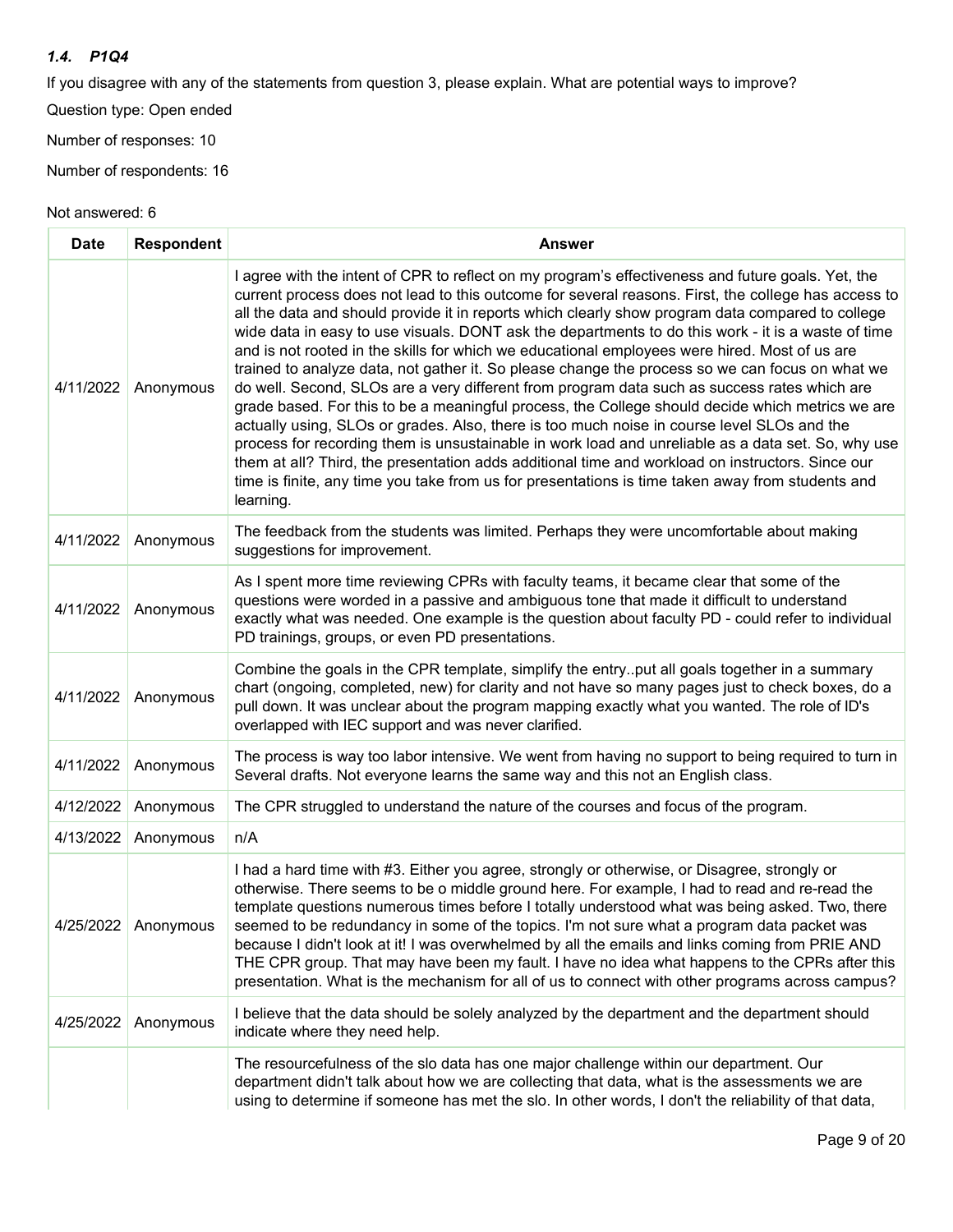| 5/3/2022 | Anonymous | especially if we are seeing success rates as low as we do within our department. Shouldn't there<br>be a correlation between the percentage of students meeting the slo's and finding success in the<br>course? The student voice data doesn't seem reliable either. We got 138 respondents out of 2,600.<br>The 138 that did respond seem to love our program but what about those that didn't respond? Is<br>138 enough to draw conclusions about the value of our program. I'm not sure how the<br>presentations will help in connecting with other programs on the campus. What is the<br>structure/mechanism for that to take place? Is it left on individual programs or individuals within a<br>program to show initiative to search for that or do we have process of using cprs to systematically<br>improve our institution by connecting programs together for shared learning and improvement<br>opportunities (a learning process that is facilitated through our pd programming during division and<br>flex days)? That, in my mind, would be designing for impact and results. |
|----------|-----------|-----------------------------------------------------------------------------------------------------------------------------------------------------------------------------------------------------------------------------------------------------------------------------------------------------------------------------------------------------------------------------------------------------------------------------------------------------------------------------------------------------------------------------------------------------------------------------------------------------------------------------------------------------------------------------------------------------------------------------------------------------------------------------------------------------------------------------------------------------------------------------------------------------------------------------------------------------------------------------------------------------------------------------------------------------------------------------------------------|
|----------|-----------|-----------------------------------------------------------------------------------------------------------------------------------------------------------------------------------------------------------------------------------------------------------------------------------------------------------------------------------------------------------------------------------------------------------------------------------------------------------------------------------------------------------------------------------------------------------------------------------------------------------------------------------------------------------------------------------------------------------------------------------------------------------------------------------------------------------------------------------------------------------------------------------------------------------------------------------------------------------------------------------------------------------------------------------------------------------------------------------------------|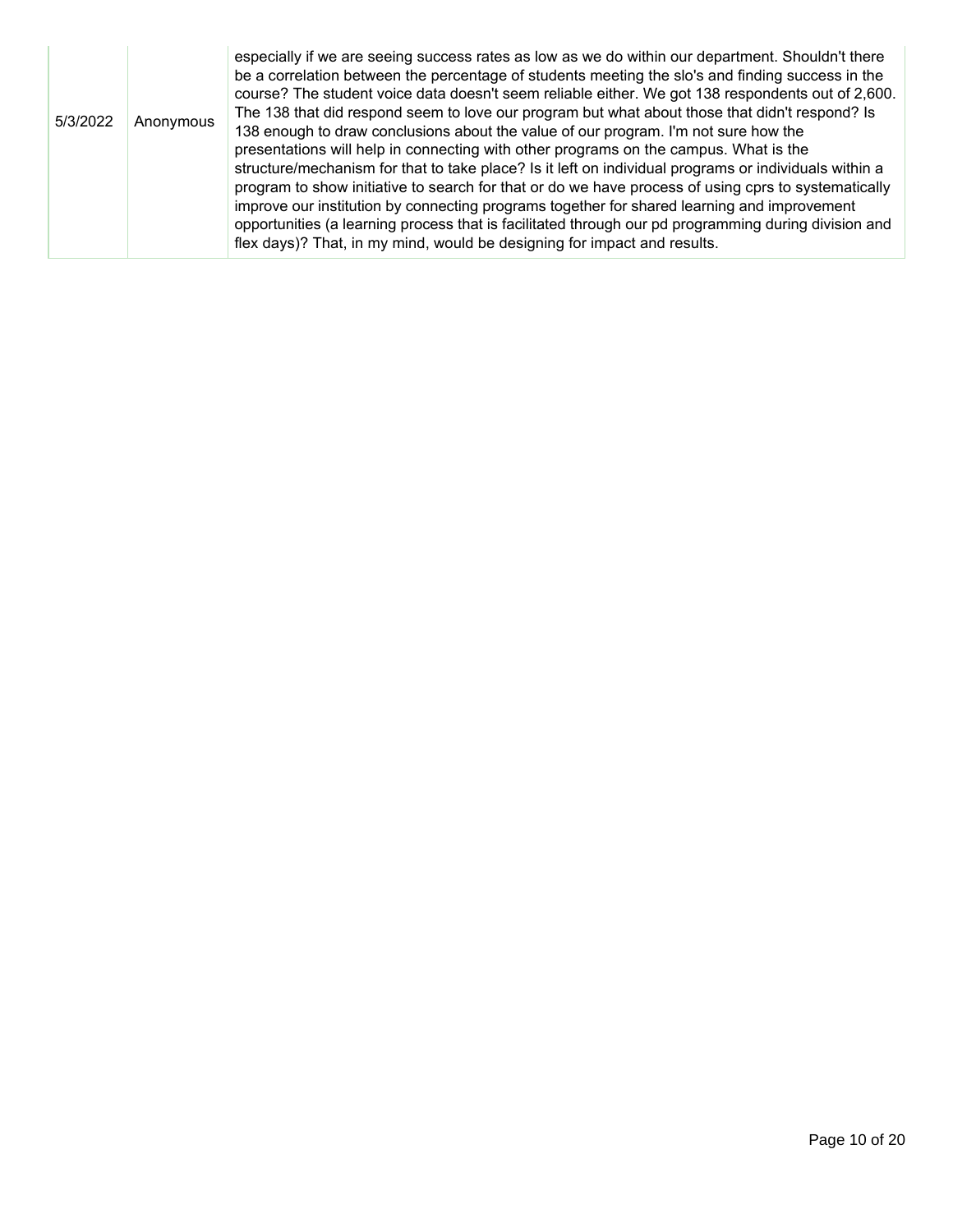#### *1.5. P1Q5*

What, if anything, can be improved about the CPR template and/or checklist? Please be specific, such as identifying the question or question type.

Question type: Open ended

Number of responses: 11

Number of respondents: 16

| <b>Date</b> | <b>Respondent</b> | <b>Answer</b>                                                                                                                                                                                                                                                                                                                                                                    |
|-------------|-------------------|----------------------------------------------------------------------------------------------------------------------------------------------------------------------------------------------------------------------------------------------------------------------------------------------------------------------------------------------------------------------------------|
| 4/11/2022   | Anonymous         | Fewer questions. Provide data packets with charts.                                                                                                                                                                                                                                                                                                                               |
| 4/11/2022   | Anonymous         | Quick fix: Change writing from passive to active voice throughout. This will force every question to<br>have a clear subject and action required, reducing the opportunity for ambiguity.                                                                                                                                                                                        |
| 4/11/2022   | Anonymous         | Combine Goals instead of being in 3 different sections, put them in one for clarity and simplicity<br>perhaps a summary chart with completed, revised, dropped, new with the detailed narrative<br>following. Not have so many checkboxes, so much scrolling, make it a pull down or simpler.<br>Exactly what do you want with the program mapping question? That was not clear. |
| 4/11/2022   | Anonymous         | The process should allow people who want to and need to turn in drafts to do so while allowing<br>other types of writers the freedom to create in a way that makes sense for them                                                                                                                                                                                                |
| 4/13/2022   | Anonymous         | For the student feedback portion, identifying the potential student bias for a certain type of<br>feedback i.e. (taking a class & does not like the teacher) & also if going forward in the program,<br>how/if the student feedback will be incorporated. Just a suggestion :)                                                                                                   |
| 4/22/2022   | Anonymous         | It should be put into a format that makes it easier for multiple contributors to work on it<br>simultaneously                                                                                                                                                                                                                                                                    |
| 4/25/2022   | Anonymous         | The template was good but a bit difficult to edit for some fields. We ended up copying it into a<br>google doc for easier collaboration within our group, and copied the answers back, but some fields<br>were too small.                                                                                                                                                        |
| 4/25/2022   | Anonymous         | i understand that this was the first time we are doing cpr this way so having the materials like the<br>checklist sooner will be helpful.                                                                                                                                                                                                                                        |
| 4/25/2022   | Anonymous         | One of my biggest issues is how do I disconnect the challenges my department had with other full-<br>time members and the chaos that ensued, and the process itself.                                                                                                                                                                                                             |
| 4/25/2022   | Anonymous         | the language used should be simplified so that it is easy to explain. When we asked for an<br>explanation of certain statements, it took the writers a long time to try and explain!                                                                                                                                                                                             |
| 5/3/2022    | Anonymous         | Overall, I found the checklists and templates useful. I'm not sure if others share this same<br>sentiment, but I'd love to have all of it as one pdf with a table of content. Particularly, seeing as I<br>had to do most of the organizing of our program it would be great to just have "handbook" with all<br>the material already in it.                                     |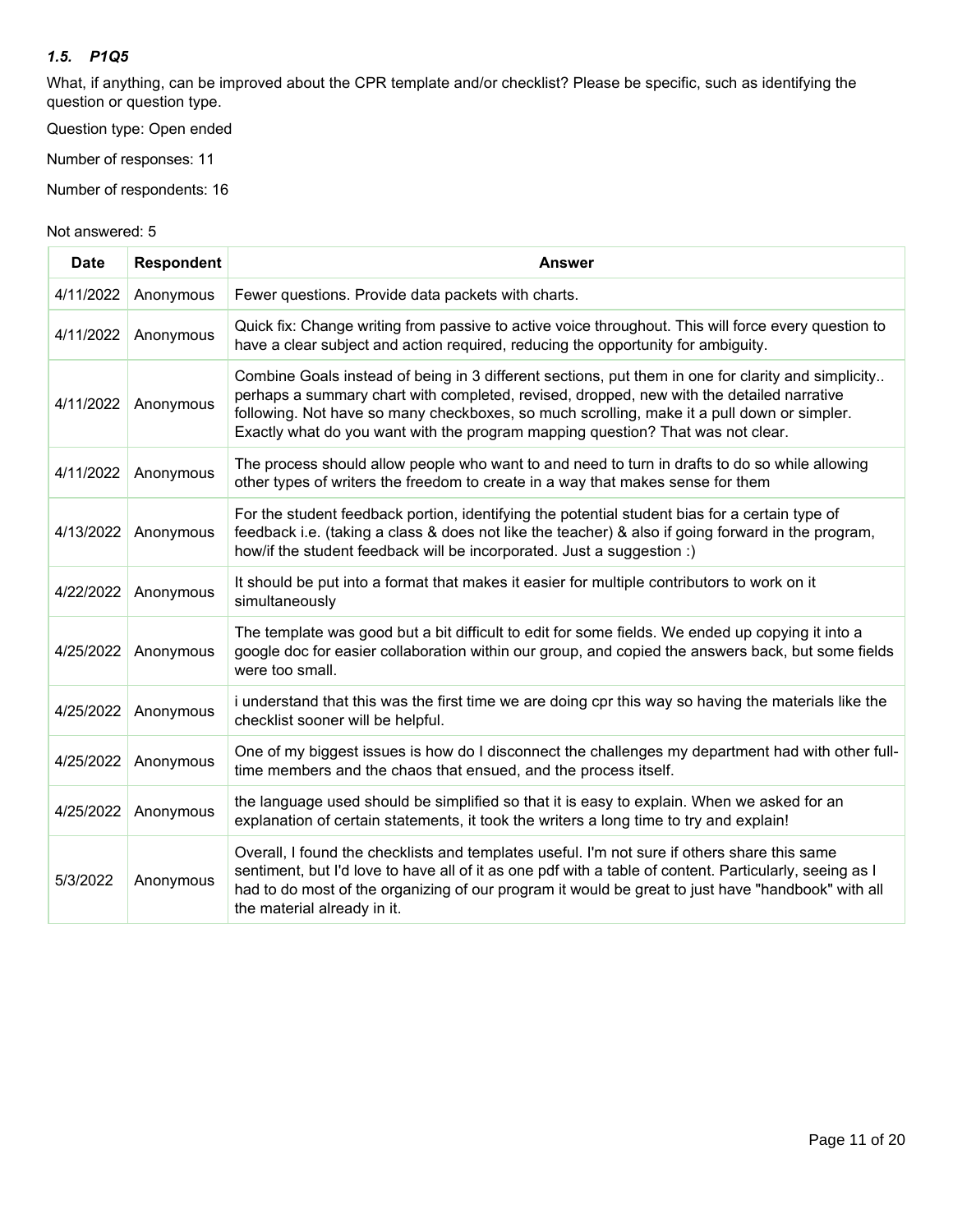#### *1.6. P1Q6*

Instead of having a full CPR draft due in mid-November, would it have been more helpful to have broken down the CPR draft process and received feedback at different stages, such as:

Question type: Matrix & Multimatrix

Number of responses: 16

Number of respondents: 16



#### **Program overview and data sections draft due in April of first semester with feedback provided in May**

### **Status of prior goals due by late September for feedback in October**

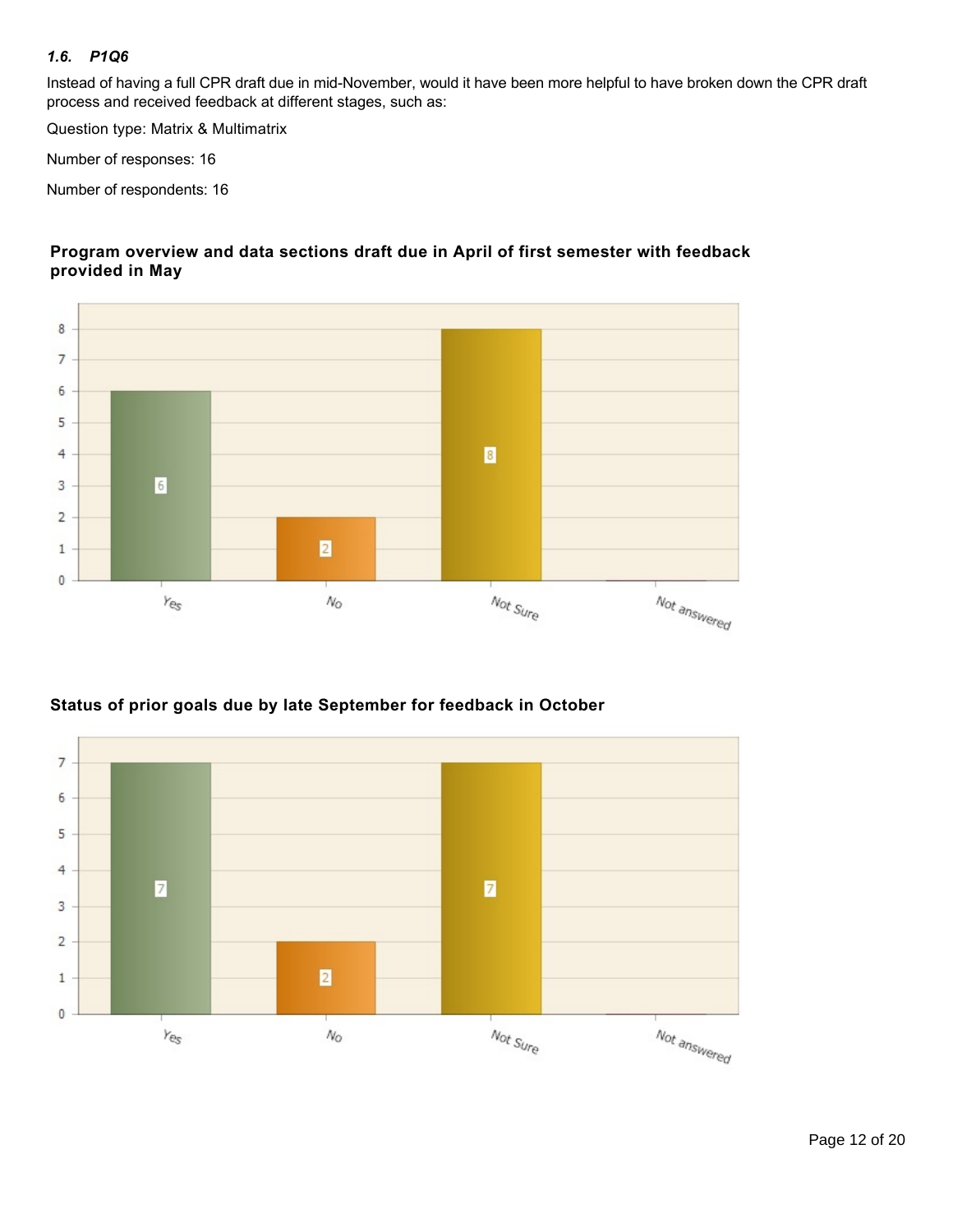### **Draft of new goals due by October (to inform resource requests) for feedback in November**



| <b>Matrix row</b>                                                                                        | <b>Not</b><br>answered | <b>Yes</b>      | No         | <b>Not</b><br><b>Sure</b> |
|----------------------------------------------------------------------------------------------------------|------------------------|-----------------|------------|---------------------------|
| Program overview and data sections draft due in April of first semester with<br>feedback provided in May | $0(0\%)$               | 6<br>(37.5%)    | $(12.5\%)$ | 8<br>$(50.0\%)$           |
| Status of prior goals due by late September for feedback in October                                      | $0(0\%)$               | $(43.8\%)$      | $(12.5\%)$ | $(43.8\%)$                |
| Draft of new goals due by October (to inform resource requests) for feedback in<br>November              | $0(0\%)$               | 8<br>$(50.0\%)$ | $(6.3\%)$  | $(43.8\%)$                |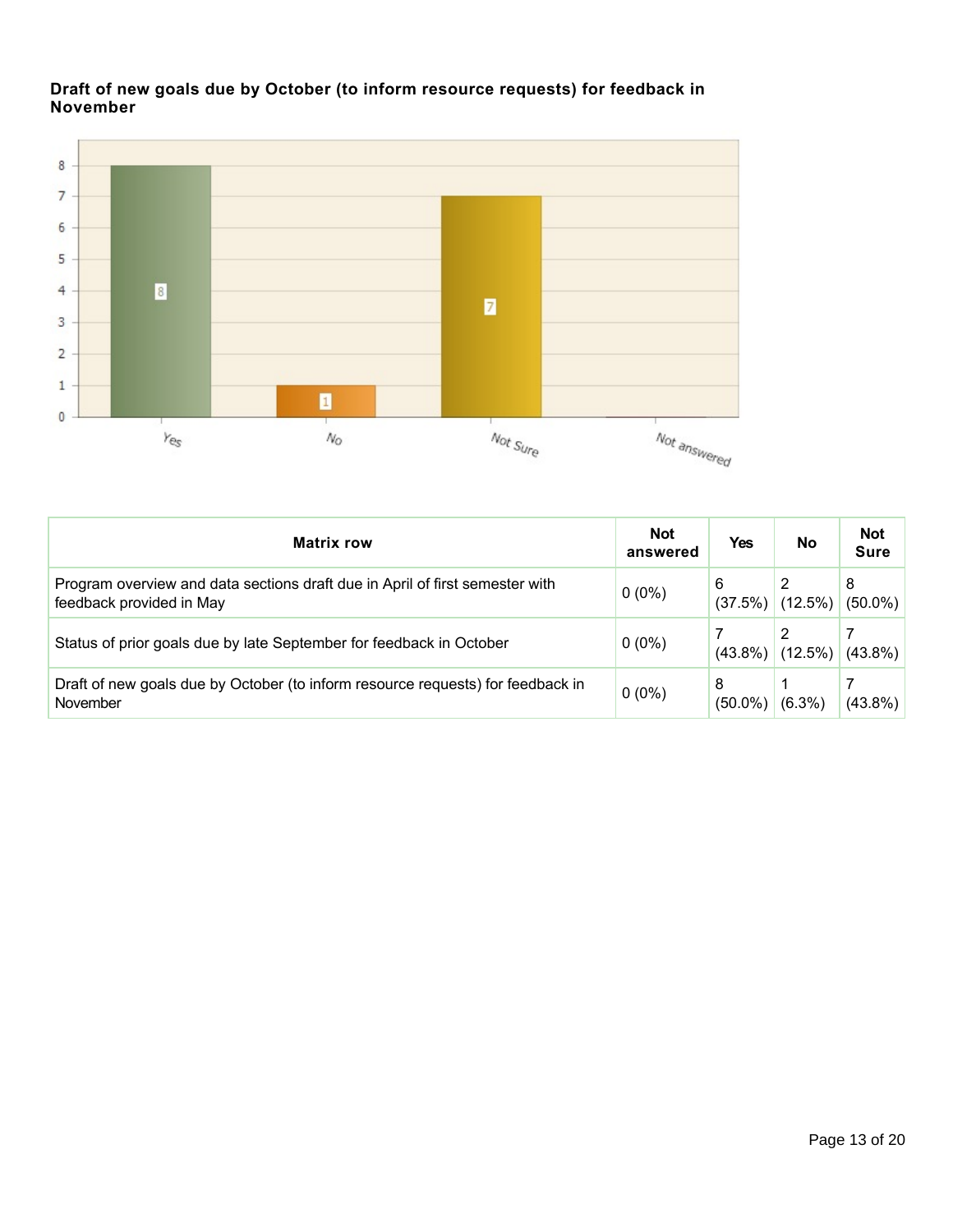### *1.7. P1Q7*

Please provide feedback on the degree to which these activities helped you to complete the CPR:

Question type: Matrix & Multimatrix

Number of responses: 16

Number of respondents: 16



#### **E-mail reminders/ outlook invitations to save the dates**

## **Communications with the Institutional Effectiveness Committee (IEC) tri-chairs**

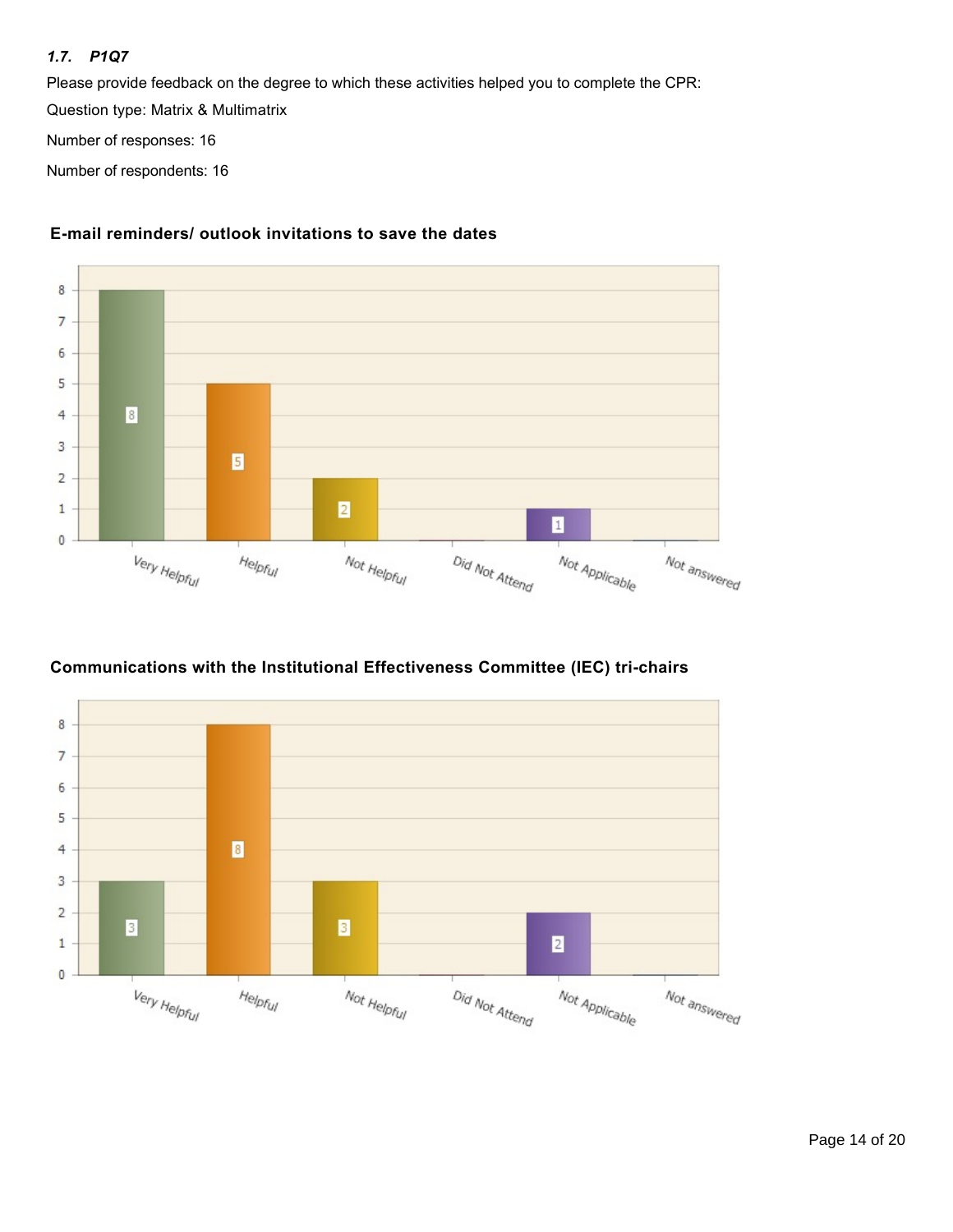## **Orientation in the first semester with the IEC**



## **Consultations with the Planning, Research, and Institutional Effectiveness (PRIE) staff**

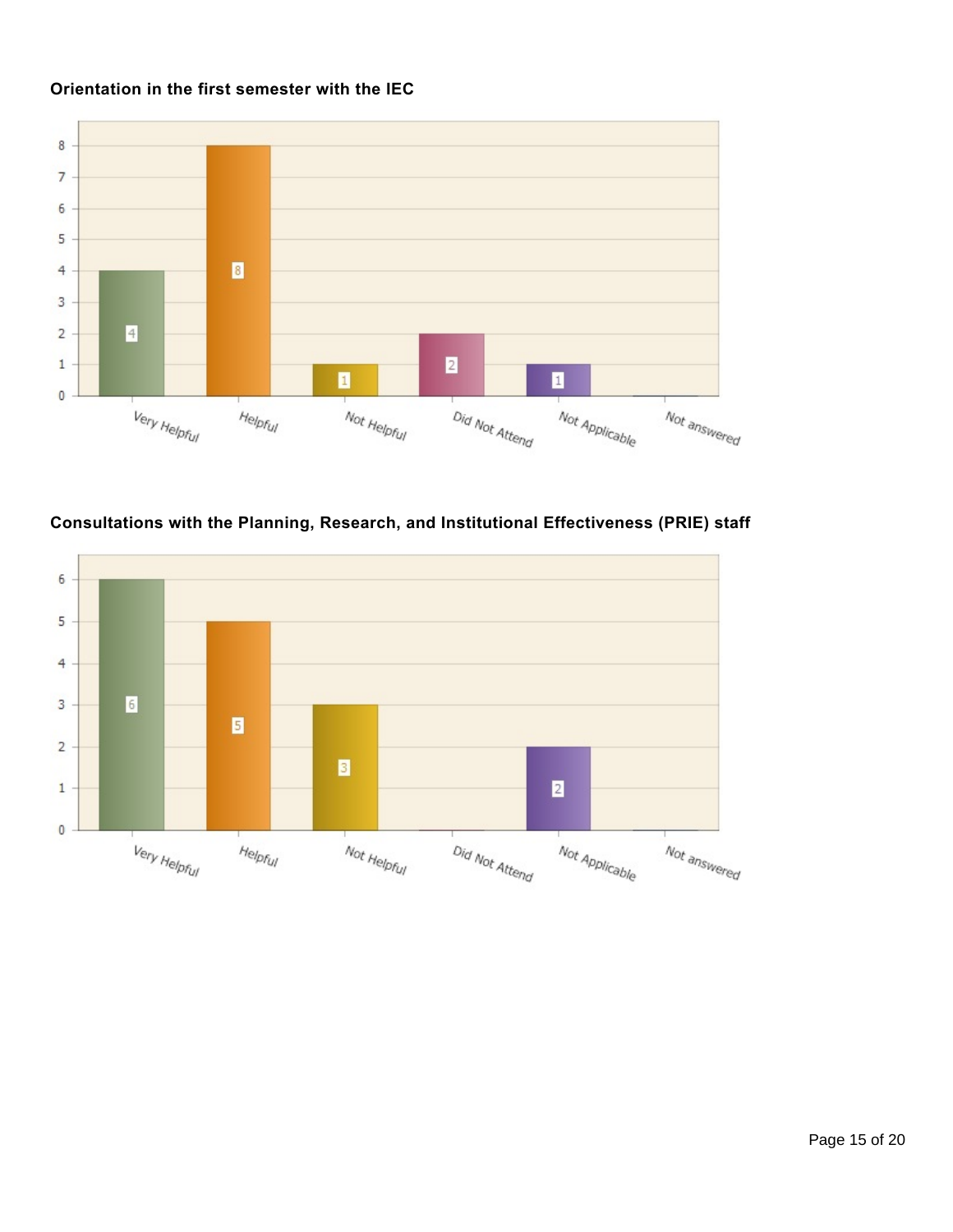

### **IEC CPR Team Consultations (e.g., second semester - program evaluation, draft goals; third semester– feedback on draft)**

# **Curriculum Committee CPR workshop**

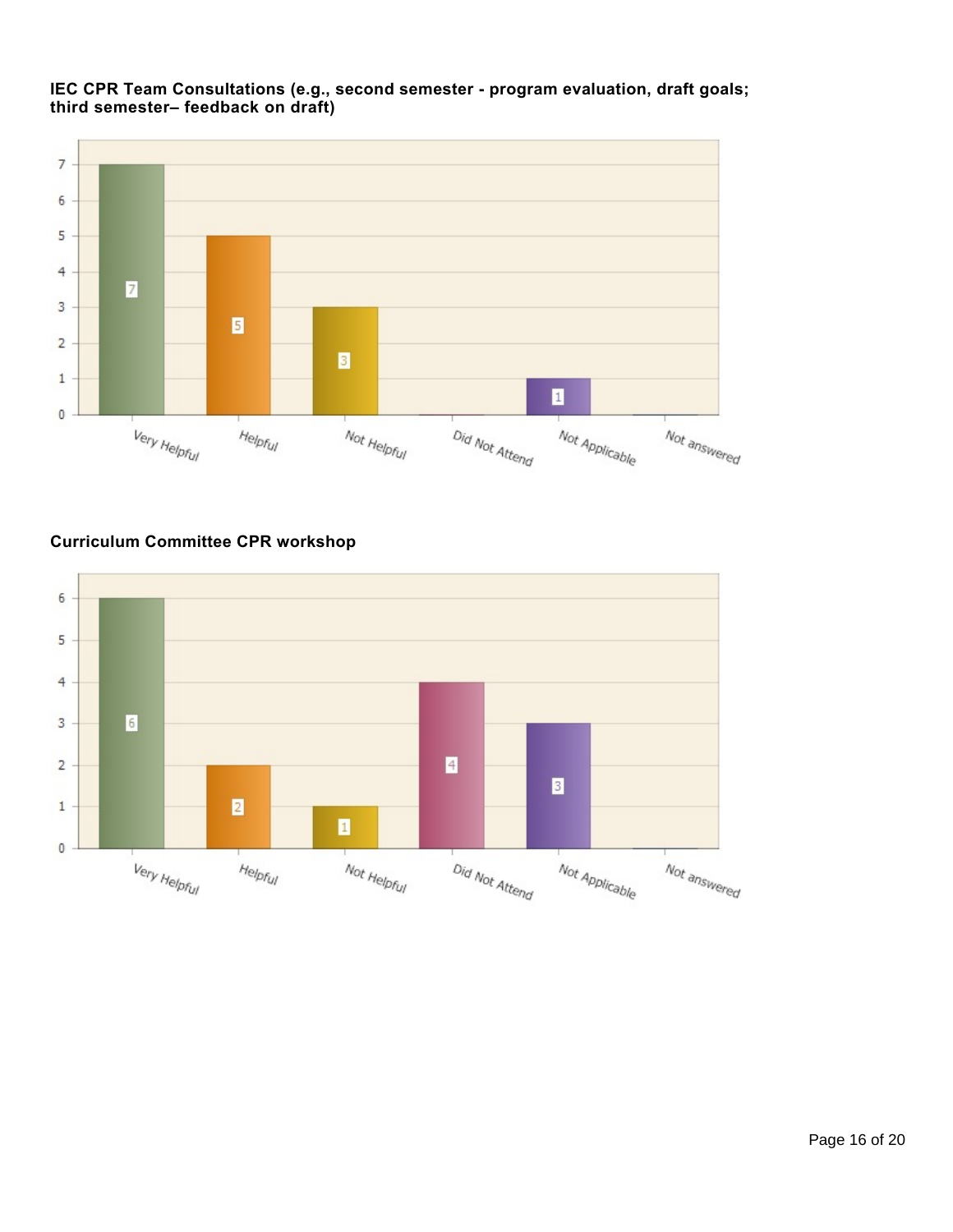# **Summer Curriculum Institute**



| <b>Matrix row</b>                                                                                                             | <b>Not</b><br>answered | <b>Very</b><br><b>Helpful</b> | <b>Helpful</b>             | <b>Not</b><br>Helpful | <b>Did</b><br><b>Not</b><br><b>Attend</b> | <b>Not</b><br><b>Applicable</b> |
|-------------------------------------------------------------------------------------------------------------------------------|------------------------|-------------------------------|----------------------------|-----------------------|-------------------------------------------|---------------------------------|
| E-mail reminders/ outlook invitations to save the dates                                                                       | $0(0\%)$               | 8<br>$(50.0\%)$               | 5<br>$(31.3\%)$            | 2<br>$(12.5\%)$       | $0(0\%)$                                  | $1(6.3\%)$                      |
| Communications with the Institutional Effectiveness<br>Committee (IEC) tri-chairs                                             | $0(0\%)$               | 3<br>$(18.8\%)$               | 8<br>$(50.0\%)$            | 3<br>$(18.8\%)$       | $0(0\%)$                                  | 2(12.5%)                        |
| Orientation in the first semester with the IEC                                                                                | $0(0\%)$               | 4<br>$(25.0\%)$               | 8<br>$(50.0\%)$            | $(6.3\%)$             | 2<br>$(12.5\%)$                           | $1(6.3\%)$                      |
| Consultations with the Planning, Research, and Institutional<br>Effectiveness (PRIE) staff                                    | $0(0\%)$               | 6<br>$(37.5\%)$               | 5<br>(31.3%)               | 3<br>$(18.8\%)$       | $0(0\%)$                                  | 2(12.5%)                        |
| IEC CPR Team Consultations (e.g., second semester -<br>program evaluation, draft goals; third semester– feedback<br>on draft) | $0(0\%)$               | 7                             | 5<br>$(43.8\%)$ $(31.3\%)$ | 3<br>$(18.8\%)$       | $0(0\%)$                                  | $1(6.3\%)$                      |
| Curriculum Committee CPR workshop                                                                                             | $0(0\%)$               | 6<br>(37.5%)                  | 2<br>$(12.5\%)$            | $(6.3\%)$             | 4<br>$(25.0\%)$                           | 3(18.8%)                        |
| Summer Curriculum Institute                                                                                                   | $0(0\%)$               | 5<br>$(31.3\%)$               | 3<br>$(18.8\%)$            | $(6.3\%)$             | 4<br>$(25.0\%)$                           | $3(18.8\%)$                     |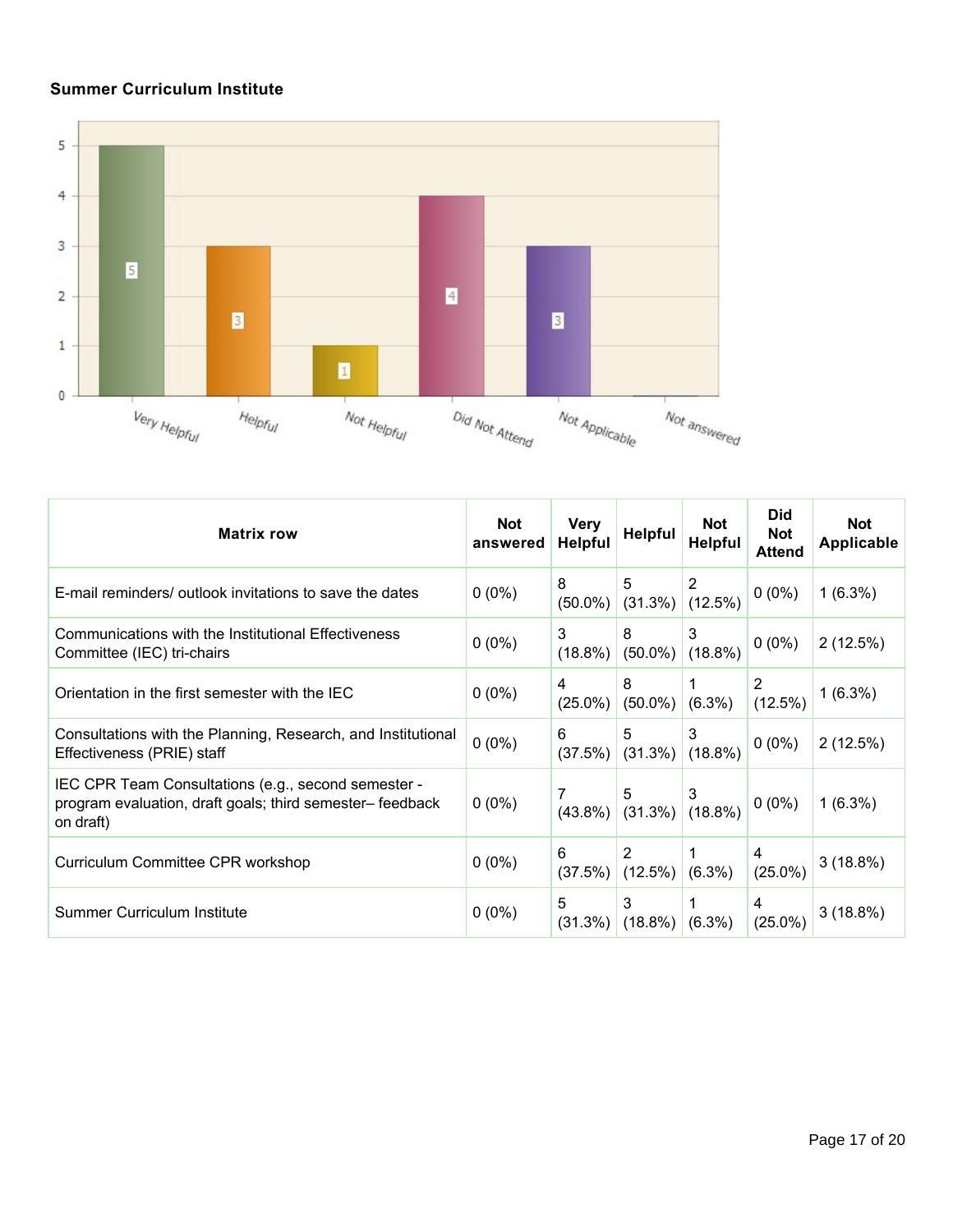#### *1.8. P1Q8*

If you rated any of question 7 as not helpful, please explain. What are potential ways to improve?

Question type: Open ended

Number of responses: 7

Number of respondents: 16

| <b>Date</b> | <b>Respondent</b> | Answer                                                                                                                                                                                                                                                                                                                                                                                                                                                                                                                                                                                   |
|-------------|-------------------|------------------------------------------------------------------------------------------------------------------------------------------------------------------------------------------------------------------------------------------------------------------------------------------------------------------------------------------------------------------------------------------------------------------------------------------------------------------------------------------------------------------------------------------------------------------------------------------|
| 4/11/2022   | Anonymous         | Too much piling on, the feedback was confusing because IDs said one thing then IEC members<br>another                                                                                                                                                                                                                                                                                                                                                                                                                                                                                    |
| 4/11/2022   | Anonymous         | There were way too many emails. It was very daunting.                                                                                                                                                                                                                                                                                                                                                                                                                                                                                                                                    |
| 4/13/2022   | Anonymous         | N/A                                                                                                                                                                                                                                                                                                                                                                                                                                                                                                                                                                                      |
| 4/23/2022   | Anonymous         | Too many sections with goals- confusing!                                                                                                                                                                                                                                                                                                                                                                                                                                                                                                                                                 |
| 4/25/2022   | Anonymous         | Here is the problem again. There is no middle ground. Some assistance was helpful, but too much<br>involvement made me close down.                                                                                                                                                                                                                                                                                                                                                                                                                                                       |
| 4/25/2022   | Anonymous         | NA.                                                                                                                                                                                                                                                                                                                                                                                                                                                                                                                                                                                      |
| 5/3/2022    | Anonymous         | I want to start out by saying I like the overall structure and the idea behind having these various<br>meetings, I just think the content of those meetings need to be reconsidered. I don't feel like any of<br>the meetings helped our program build momentum in completing the various tasks associated with<br>CPR. Some meetings had too much info (i.e. the orientation with IEC was content heavy) while<br>others were too general (i.e. meeting with PRIE). Again, I think the design of touch points was<br>good just the actual content of those meetings need some revision. |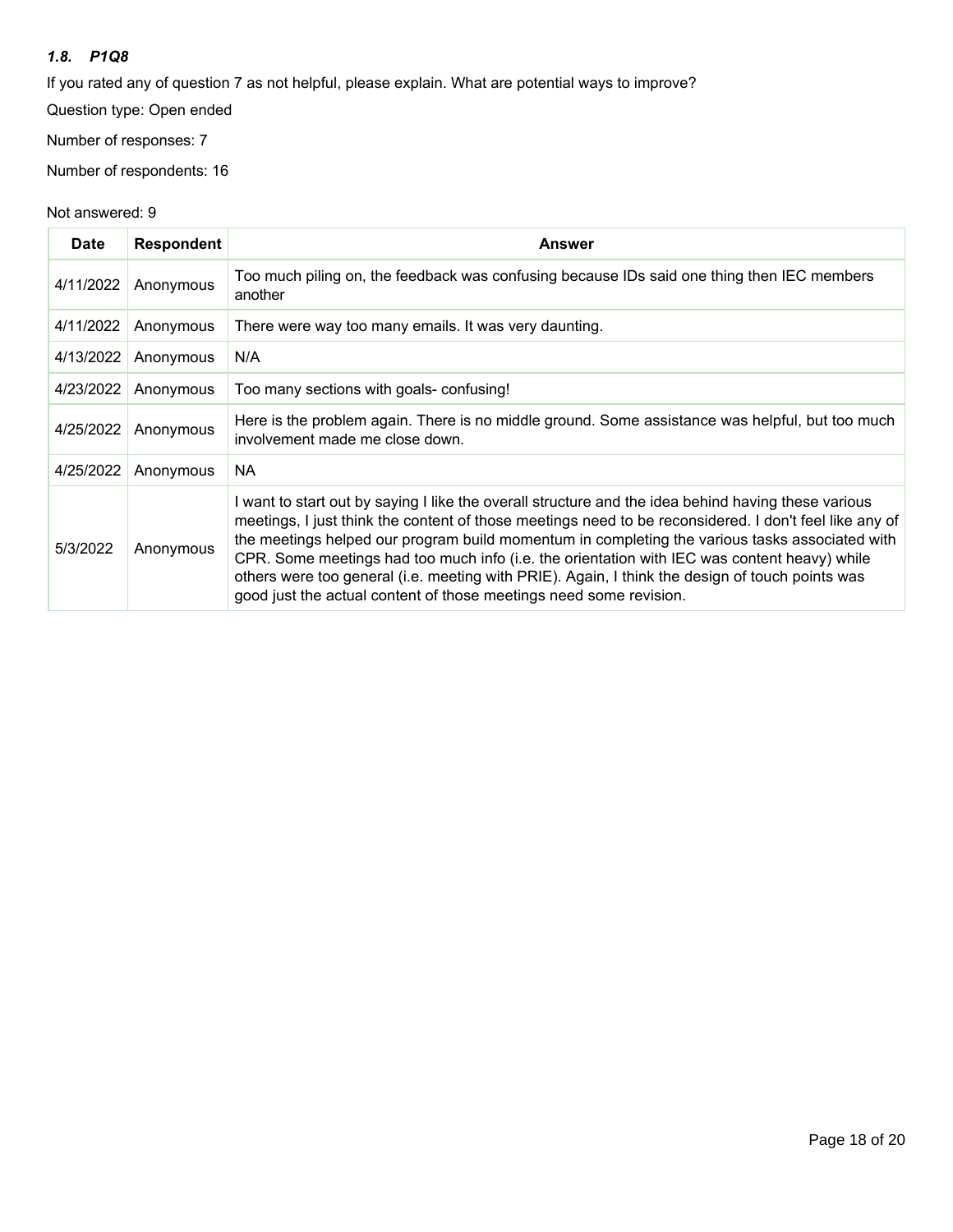#### *1.9. P1Q9*

What, if anything, worked well about the CPR process this year? Please explain.

Question type: Open ended

Number of responses: 11

Number of respondents: 16

| <b>Date</b> | <b>Respondent</b> | <b>Answer</b>                                                                                                                                                                                                                                                                                                                                                                                                                                                                                                                                                                                                                                                                                                                                                                                                                                                                                                              |
|-------------|-------------------|----------------------------------------------------------------------------------------------------------------------------------------------------------------------------------------------------------------------------------------------------------------------------------------------------------------------------------------------------------------------------------------------------------------------------------------------------------------------------------------------------------------------------------------------------------------------------------------------------------------------------------------------------------------------------------------------------------------------------------------------------------------------------------------------------------------------------------------------------------------------------------------------------------------------------|
| 4/11/2022   | Anonymous         | Summer Curriculum institute.                                                                                                                                                                                                                                                                                                                                                                                                                                                                                                                                                                                                                                                                                                                                                                                                                                                                                               |
| 4/11/2022   | Anonymous         | Instructional Design support, why was this left off these questions?                                                                                                                                                                                                                                                                                                                                                                                                                                                                                                                                                                                                                                                                                                                                                                                                                                                       |
| 4/11/2022   | Anonymous         | I loved the curriculum institute and the curriculum workshops. They were effective and very<br>engaging                                                                                                                                                                                                                                                                                                                                                                                                                                                                                                                                                                                                                                                                                                                                                                                                                    |
| 4/13/2022   | Anonymous         | I think that we had suitable time for the entire process, nothing felt rushed. I think meeting with the<br>IEC CPR Teams to review feedback & get to know one another while learning how to do the CPR<br>was great & I learned what I needed to, despite never having been on the committee prior to this<br>year.                                                                                                                                                                                                                                                                                                                                                                                                                                                                                                                                                                                                        |
| 4/22/2022   | Anonymous         | Having a dedicated CTTL resource attend department meetings and help us along                                                                                                                                                                                                                                                                                                                                                                                                                                                                                                                                                                                                                                                                                                                                                                                                                                              |
| 4/23/2022   | Anonymous         | Andrea Fuentes saved my soul!                                                                                                                                                                                                                                                                                                                                                                                                                                                                                                                                                                                                                                                                                                                                                                                                                                                                                              |
| 4/25/2022   | Anonymous         | The continuous support was very helpful. Andrea Fuentes was amazing and never got tired of all of<br>our questions. We were very lucky to have strong participation from adjuncts, and had weekly<br>department meetings throughout the year. Having the ability to provide compensation (at least in<br>the early stages) made this possible. Not only did it make it easier to ask for adjunct help, but<br>they should really be compensated for their valuable contributions (given that they teach the<br>majority of our courses).                                                                                                                                                                                                                                                                                                                                                                                   |
| 4/25/2022   | Anonymous         | What worked well was being able to have feedback from my support team. The questions they<br>asked and wondered about helped me better inform my presentation and the data                                                                                                                                                                                                                                                                                                                                                                                                                                                                                                                                                                                                                                                                                                                                                 |
| 4/25/2022   | Anonymous         | I need to think about this.                                                                                                                                                                                                                                                                                                                                                                                                                                                                                                                                                                                                                                                                                                                                                                                                                                                                                                |
| 4/25/2022   | Anonymous         | Having a specific tri chair as the lead for our team.                                                                                                                                                                                                                                                                                                                                                                                                                                                                                                                                                                                                                                                                                                                                                                                                                                                                      |
| 5/3/2022    | Anonymous         | The three semester approach, the checklists and templates, and the touch points were all great<br>improvements over the previous structure of cpr. Thank you!!!!! I know a lot of time and<br>consideration went into designing this new process. I'm sure that there was a ton of different things<br>to consider when making design decisions around the structure and the content of our new cpr<br>approach. I want to thank you all for going through all that making the decisions for us. Its way<br>easier to pick a design apart when a design has been offered than it is to create a design from<br>scratch and have to juggle the different interests and issues. I want to sincerely thank you all for<br>the hard work that went into creating this new process. I hope the feedback I have provided is<br>taken in the spirit of potential improvements to an already a great design. I appreciate you all! |